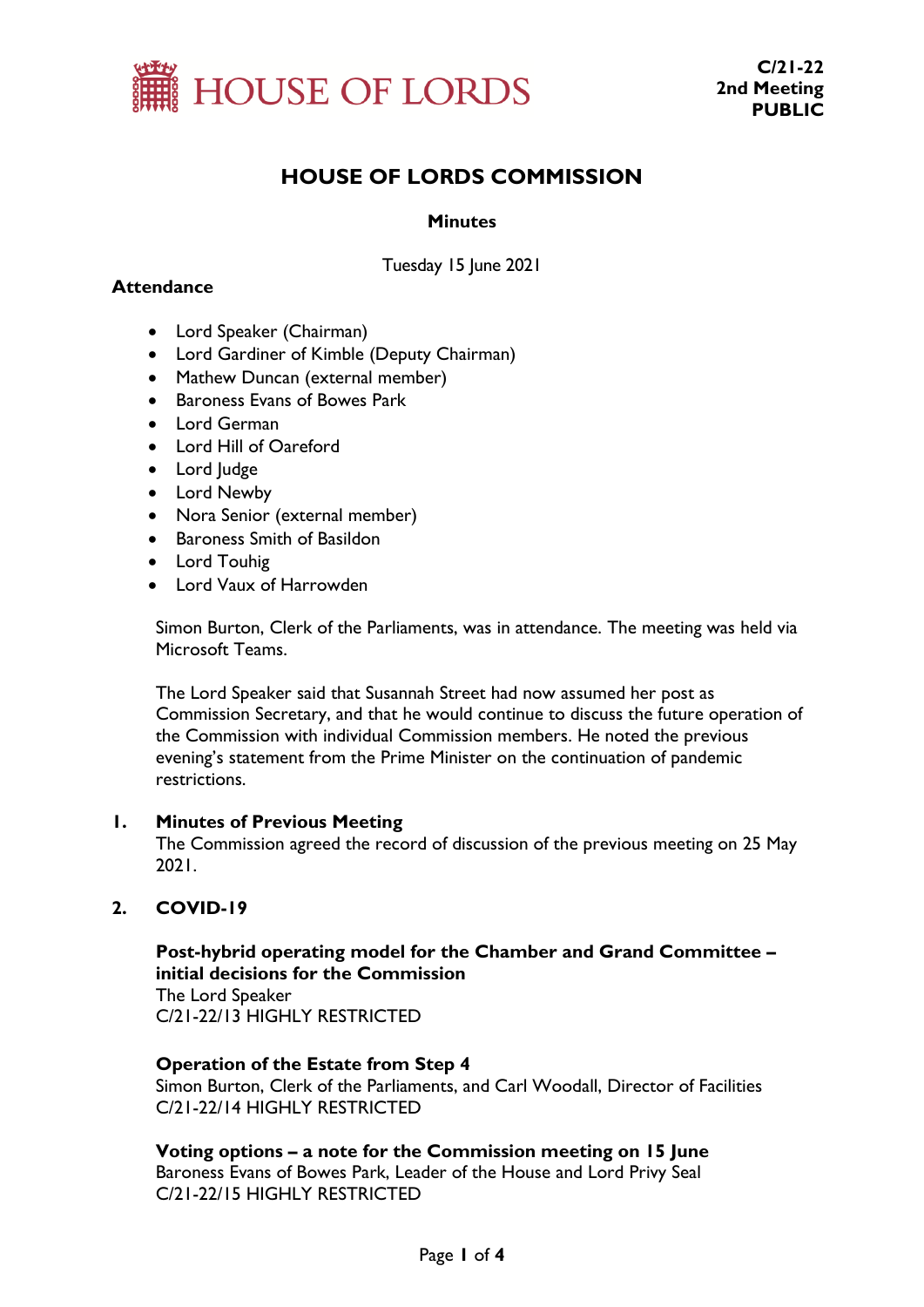A. The Lord Speaker welcomed Dr Mark Salter, Consultant in Global Health and Senior Medical Advisor at Public Health England. Dr Salter briefed the Commission on the current Covid situation across the UK.

## *Returning to physical proceedings*

- B. The Commission discussed the operation of the Chamber and Grand Committee from September. The Lord Speaker had received differing representations from members on the House's post-pandemic operations. It was proposed that no changes should be made to the House's current arrangements before the House rose for the summer recess, and that, if 'step 4' in the Government's roadmap had been implemented, the Chamber would return to physical proceedings when it sat again in September.
- C. In discussion, it was suggested that there should be further consideration of areas of business where hybridity might be retained, and that Committees ought to be able to meet in a hybrid way. The Senior Deputy Speaker, Lord Gardiner of Kimble, noted that Committees should come to their own decisions on their working practices, which met with agreement.
- D. The Commission **agreed** that:
	- (1) no changes should be made to the House's current arrangements before the House rose for the summer recess; and
	- (2) if 'step 4' in the Government's roadmap had been implemented before the House returned after the summer recess, the Chamber would return to physical (rather than hybrid) proceedings when it sat again in September.

### *Voting*

- E. Baroness Evans spoke to the additional paper in her name which had been circulated before the Commission met (C/21-22/15). The House of Commons was moving to a new system for using pass-readers to record votes, and it was proposed that the House of Lords should join that endeavour, with the intention of using pass-readers for all voting from the autumn.
- F. Members discussed the location of pass-readers, and whether they should be limited to the division lobbies and a small area around the Chamber, perhaps including in the Royal Gallery, or more widely distributed on the Estate. It was argued that voting was a significant and public event, and voting members should be in or around the Chamber.
- G. A question was raised regarding the advantage of using pass-readers as opposed to clerks recording votes on digital devices in the division lobbies. However, the case was advanced that in the recent debate in the House on hybrid proceedings, reluctance had been expressed about returning to voting in the division lobbies, and the House should move forward in line with the mood of that debate. The arguments were made that the House should continue using PeerHub but requiring members to vote on the Lords Estate, and that disruption to Committee meetings would be reduced if Committee members continued to use PeerHub. Some members hoped that using multiple pass-readers would make divisions quicker.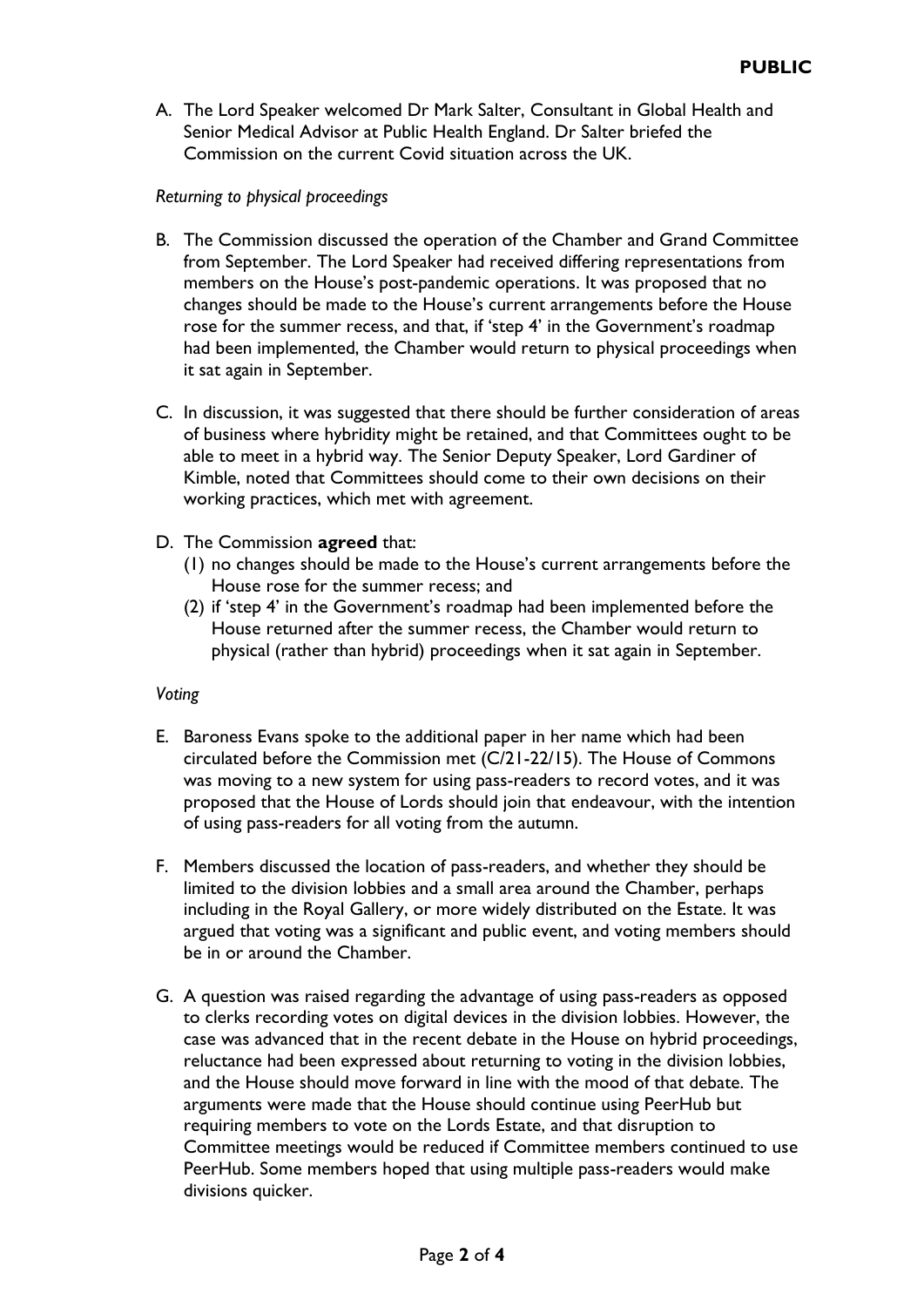- H. Members questioned whether the work could be delivered more quickly. The Clerk Assistant, Chloe Mawson, explained the expected timetable for delivery, including procurement, software development, testing, and installing infrastructure. The Commission would be provided with a cost analysis.
- I. Chloe explained the difficulties of quickly implementing a technological requirement for PeerHub based on location. Instead, the Code of Conduct could be amended to require voting members to be in a particular location; the Procedure and Privileges Committee would consider the detail of the implementation and the Conduct Committee would be asked to consider proposing the change to the Code.
- J. The Commission **agreed** that:
	- (1) the House should move to using pass-readers to record votes, as part of a project involving both Houses to be delivered in the autumn;
	- (2) in the interim, after the House returned in September but before the passreader solution was available, members would continue to vote using PeerHub;
	- (3) after the summer recess, members should only vote on the Parliamentary Estate.

# *Virtual participation by members with physical disabilities*

- K. The Lord Speaker proposed that a model should be developed to enable a small number of members with disabilities to continue to participate remotely. There was agreement that provision should be made available on the basis of physical disability but not frailty. The House should be accessible, and members with disabilities should not be forced to participate remotely. Care would be needed in defining the affected group.
- L. The Commission **agreed** that a model should be developed to allow a small number of members with disabilities to continue to participate remotely in at least some business, and that members likely to be affected should be consulted informally.

# *The Moses Room*

M. The Commission **agreed** that Grand Committees should resume in the Moses Room after the summer recess, and that the work required to equip the Moses Room to enable virtual contributions should be scoped and assessed, including costs.

### *The operation of the Estate*

N. The Clerk of the Parliaments, Simon Burton, presented the paper on the operation of the Estate once Covid-related restrictions were lifted. A question was asked about the future of the Long Room: Lord Touhig agreed to consider and report back. Questions were asked about non-passholder access to the Estate in the summer recess, mitigations other than social distancing, and access to the chapel: Simon would update the Commission once the Commons Commission had considered the issues.